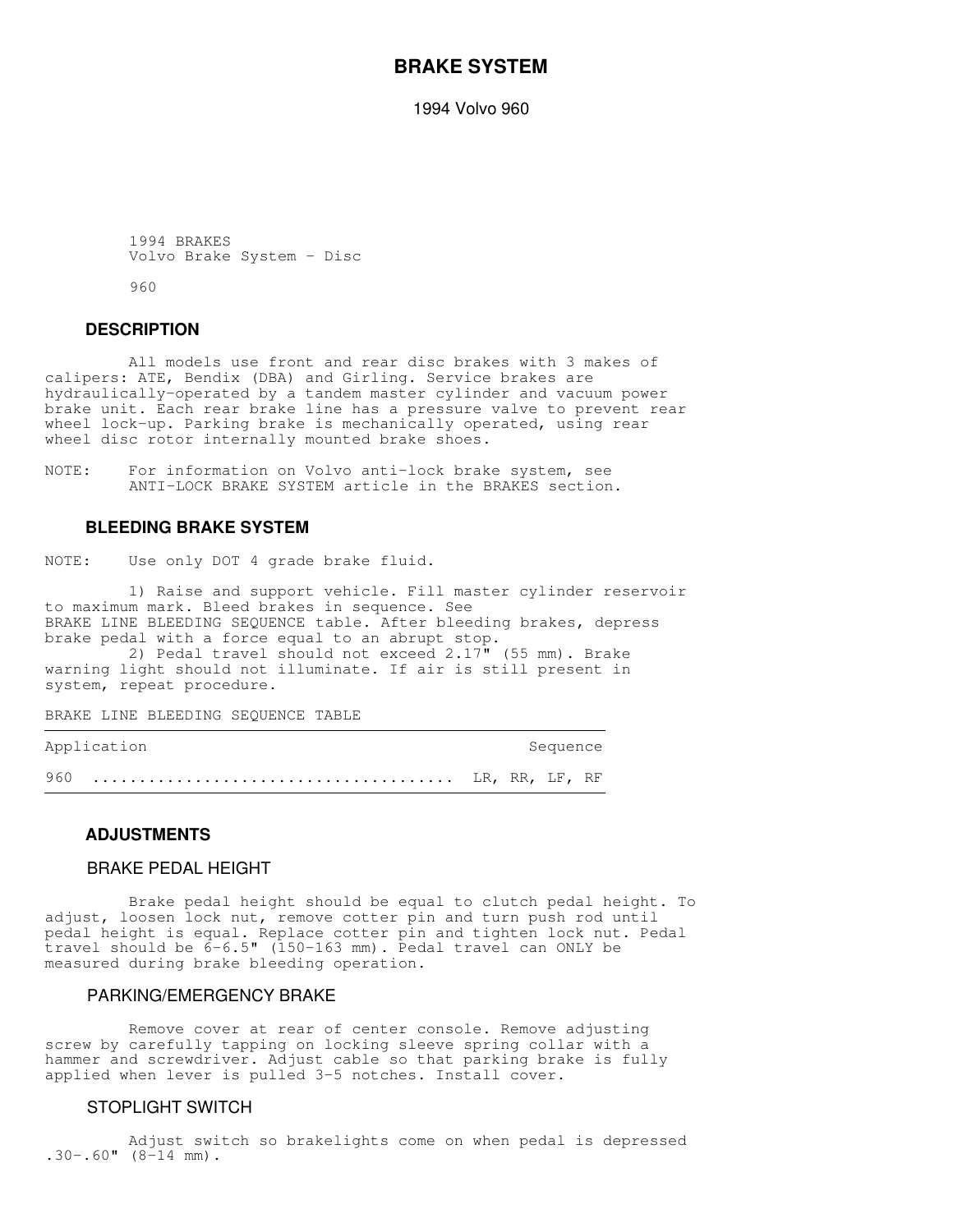# **REMOVAL & INSTALLATION**

## DISC PADS

NOTE: Use Remover (2917) to remove disc pads.

 Removal & Installation (ATE Brake Calipers) 1) Raise and support vehicle. Mark position of wheel in relation to hub for reassembly reference. Remove tire and wheel. Remove brake pad retaining pins using drift and hammer. Remove brake pad retaining spring clips. Compress caliper pistons and remove brake pads.

CAUTION: It is possible brake fluid may overflow from reservoir when depressing pistons.

 2) Seat pistons in caliper bore with Piston Tool (2809). To avoid brake squealing, check piston position by installing Template (2919). Piston recess should incline 20 degrees in relation to lower guide area on caliper. See Fig. 1.



Fig. 1: Checking ATE Rear Caliper Piston Angle To Avoid Brake Squeal Courtesy of Volvo Cars of North America

 3) If distance from one piston recess to the other recess at measurement "A" exceeds .04" (1 mm), adjust piston position using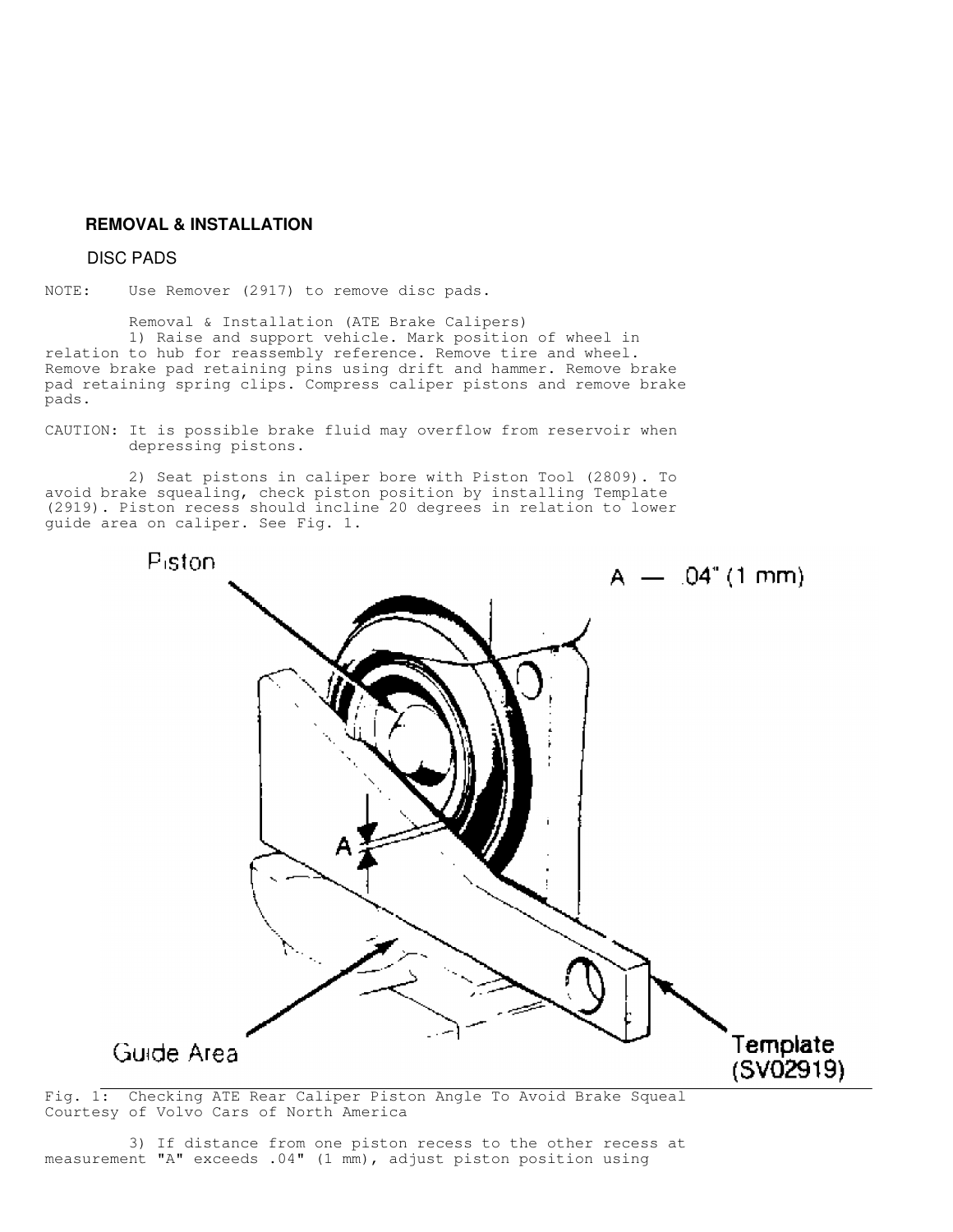Adjuster (2918) to rotate piston. See Fig. 1.

 4) Install intermediate plates (if equipped) or damper washers (if equipped) in original positions. Install new brake pads and ALWAYS install new brake pad tensioning spring. Install and tap one retaining guide pin into position. Install new tensioning spring. Install other retaining guide pin while holding tensioning spring in position.

NOTE: Install damper washers with the small contact face toward pad. DO NOT install intermediate plates in calipers equipped with damper washers.

 Removal & Installation (Bendix & Girling Brake Calipers) 1) Raise and support vehicle. Mark position of wheel in relation to hub for reassembly reference. Remove tire and wheel. Loosen caliper upper guide pin bolt and remove caliper lower guide pin bolt only from brake pad holder assembly. Swing caliper upward and remove pads. Compress caliper pistons.

CAUTION: It is possible brake fluid may overflow from reservoir when depressing pistons.

 2) Inspect rubber guide pin covers and replace if defective. Install brake pads to holder and swing caliper into position. Ensure brake pad tension spring is in proper position. Tighten guide pin bolts to specification. See TORQUE SPECIFICATIONS.

## CALIPER ASSEMBLY

Removal

 Raise and support vehicle. Remove wheel. Disconnect brake line connections at caliper. Cap lines to prevent entry of foreign matter. Remove caliper mounting bolts. Lift caliper from mounting bracket.

### Installation

 1) Position caliper assembly on mounting bracket, and install attaching bolts. After installing bolts, check clearance between disc pads and rotor on both sides of rotor.

 2) Maximum deviation between sides should not exceed .004" (. 10 mm) on front calipers or .010" (.25 mm) on rear calipers. To adjust clearance, add shims to caliper. Connect hydraulic lines and bleed hydraulic system. See BLEEDING BRAKE SYSTEM.

## DISC BRAKE ROTOR

Removal & Installation (Front)

 1) Remove caliper. Remove hub cap. Remove cotter pin and castellated nut. Remove outer wheel bearing. Remove hub and rotor assembly.

 2) To install, reverse removal procedure. Tighten castellated nut to 42 ft. lbs. (57 N.m). Back off nut. Tighten nut to 13 INCH lbs. (1.5 N.m). Install cotter pin.

Removal & Installation (Rear)

 Remove caliper. Remove screws retaining rotor to hub. Remove rotor. To install, reverse removal procedure.

### REAR AXLE SEAL & BEARING

NOTE: Models have sealed wheel bearings. See appropriate SUSPENSION - REAR article in the SUSPENSION section.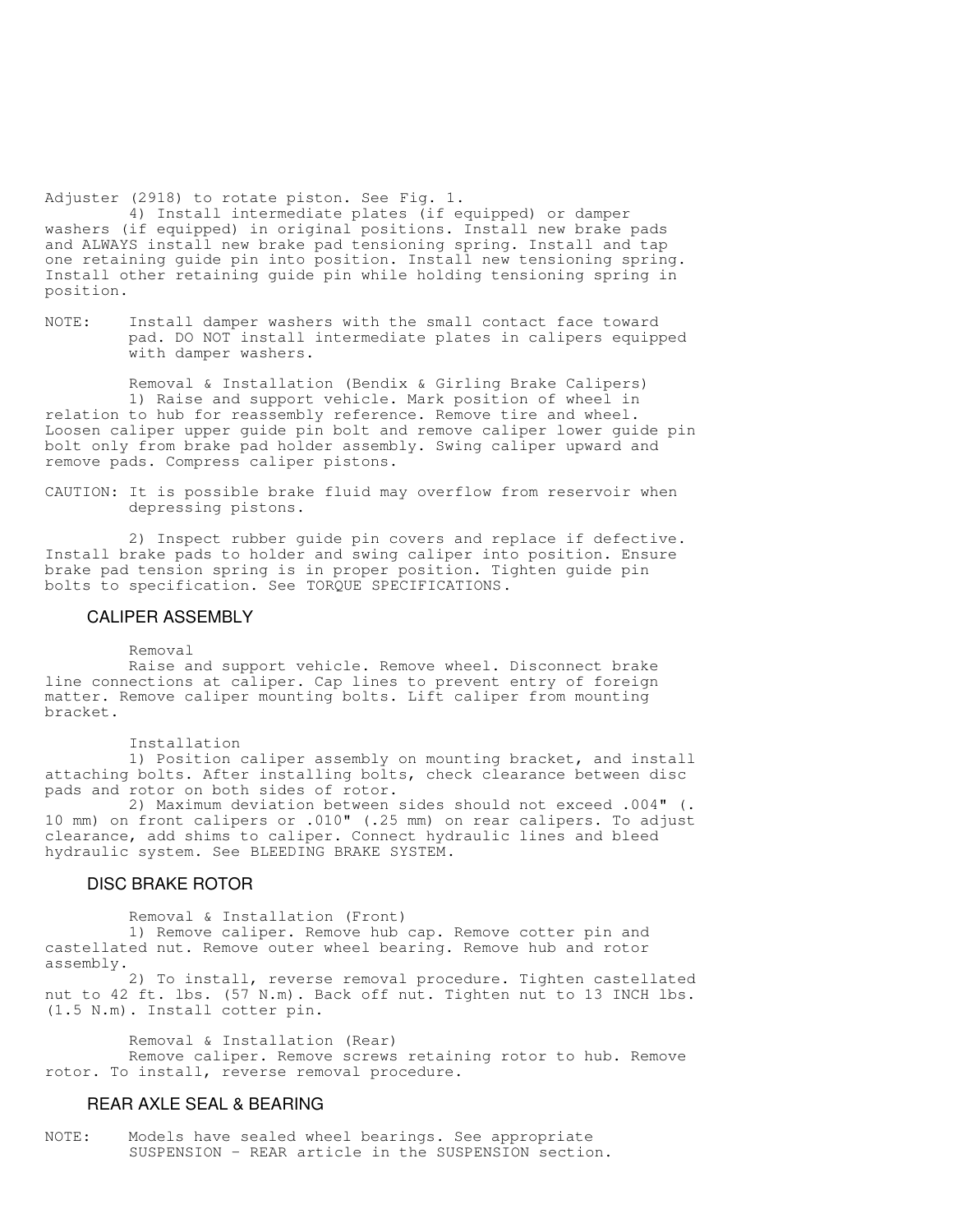## PARKING BRAKE SHOES

#### Removal

 Remove cover at rear of center console. Remove adjusting screw by carefully tapping on spring sleeve with a hammer and screwdriver. Unscrew adjusting screw so that cables are loose. Raise vehicle. Remove rear wheels. Remove brake caliper and wire out of way. Remove brake rotor. Unhook rear return spring. Remove brake shoes.

### Installation

 Replace brake drum (rotor) if out-of-round exceeds .008" (.2 mm). Apply thin layer of heat resistant graphite grease on brake shoe contact surfaces. Assemble brake shoes. Install rear return spring. Using new bolts, install brake disc and caliper. Ensure that disc rotates without touching brake pads. Install wheels. Adjust parking brake cable. Lower vehicle.

## MASTER CYLINDER

Removal & Installation

 Disconnect hydraulic lines at master cylinder. Plug openings to prevent entry of foreign matter. Remove cylinder attaching nuts. Remove cylinder assembly from vehicle. To install, reverse removal procedure. Bleed hydraulic system.

## POWER BRAKE UNIT

### Removal

 1) Disconnect master cylinder and move it aside. Leave brake pipes attached to master cylinder. Disconnect vacuum hose. Using screwdriver, pry check valve from unit. Remove fuel filter and move it aside.

 2) Disconnect vacuum pump and move it aside. Remove soundproofing on left side of center console. Disconnect push rod from brake pedal. Remove 4 nuts and power brake unit. Remove check valve seal.

#### Installation

 Install seal in power brake unit. Ensure seal is correctly seated. Remove Sealing Ring (1272078-5) and install on new power brake unit. To complete installation, reverse removal procedure.

#### Check Valve Replacement

 Disconnect vacuum hose from check valve. Using 2 screwdrivers, lever out check valve. Remove seal. Install new seal, ensuring that flange is properly aligned in cylinder. Coat seal with grease. Press valve carefully into place. Ensure that seal does not move out of position. Reconnect vacuum hose so that highest point is attached to valve.

## **OVERHAUL**

# BRAKE CALIPER

Disassembly

 Remove disc pads, piston dust covers, and retaining clips. Insert wooden block into caliper housing. Apply compressed air at fluid inlet ports to force pistons out of caliper. Remove piston seals from cylinder bore.

NOTE: DO NOT separate caliper halves.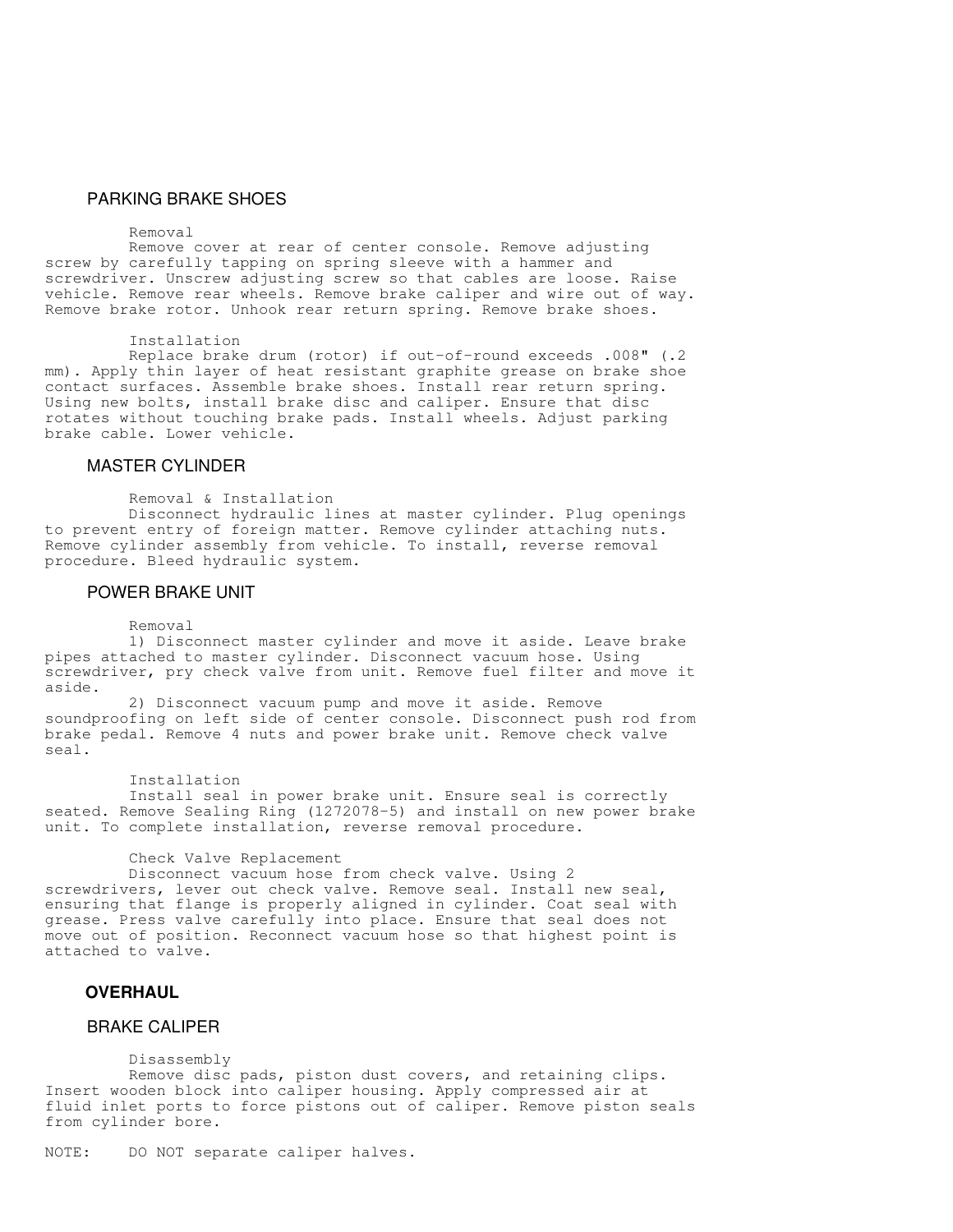Cleaning & Inspection Clean all parts in brake fluid or alcohol. Inspect cylinder bores for scoring, rust or corrosion. Replace if defective. Replace rubber seals and dust covers during overhaul. See Figs. 2-6.

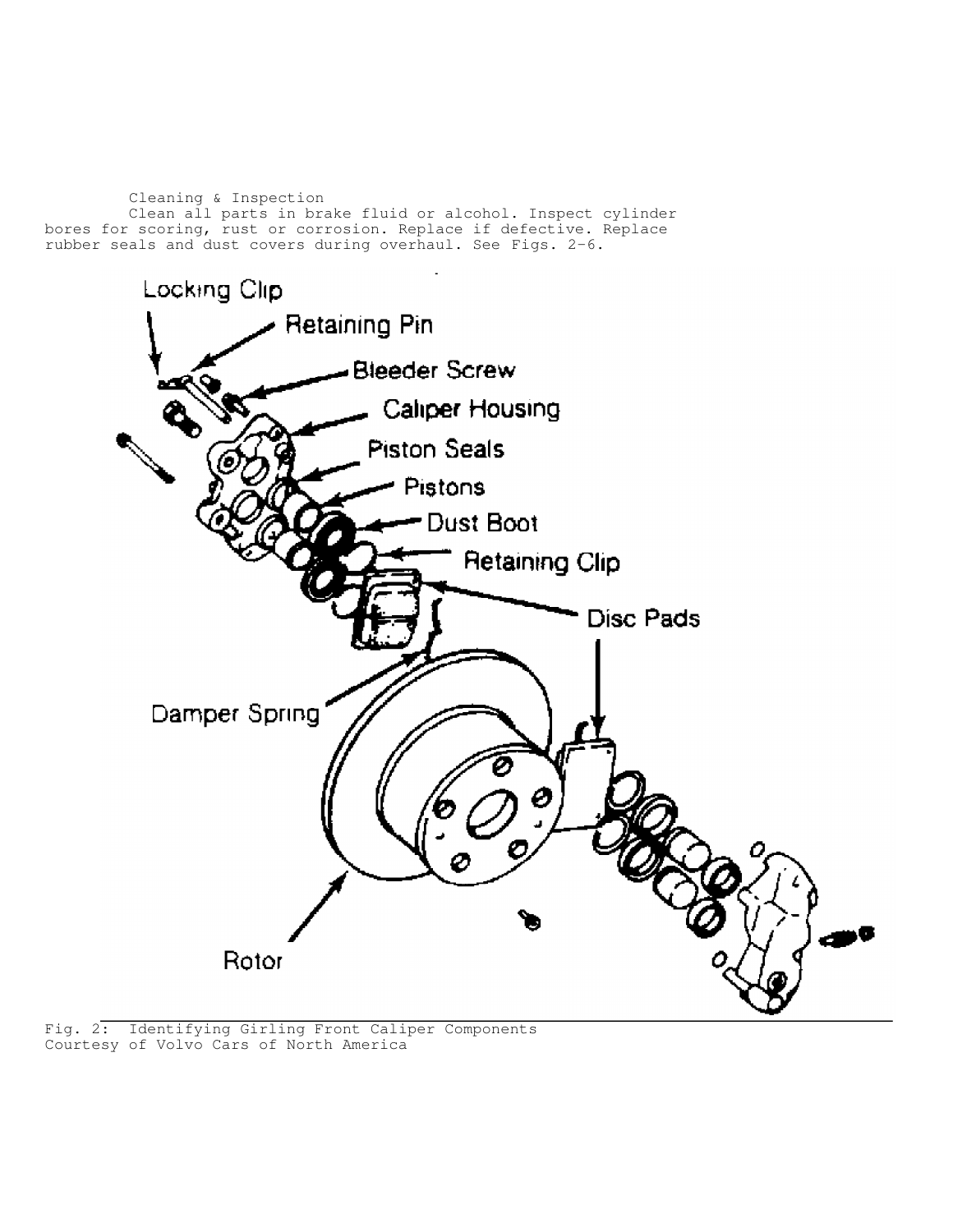

Fig. 3: Identifying ATE Rear Caliper Components Courtesy of Volvo Cars of North America



Fig. 4: Identifying Girling Rear Caliper Components Courtesy of Volvo Cars of North America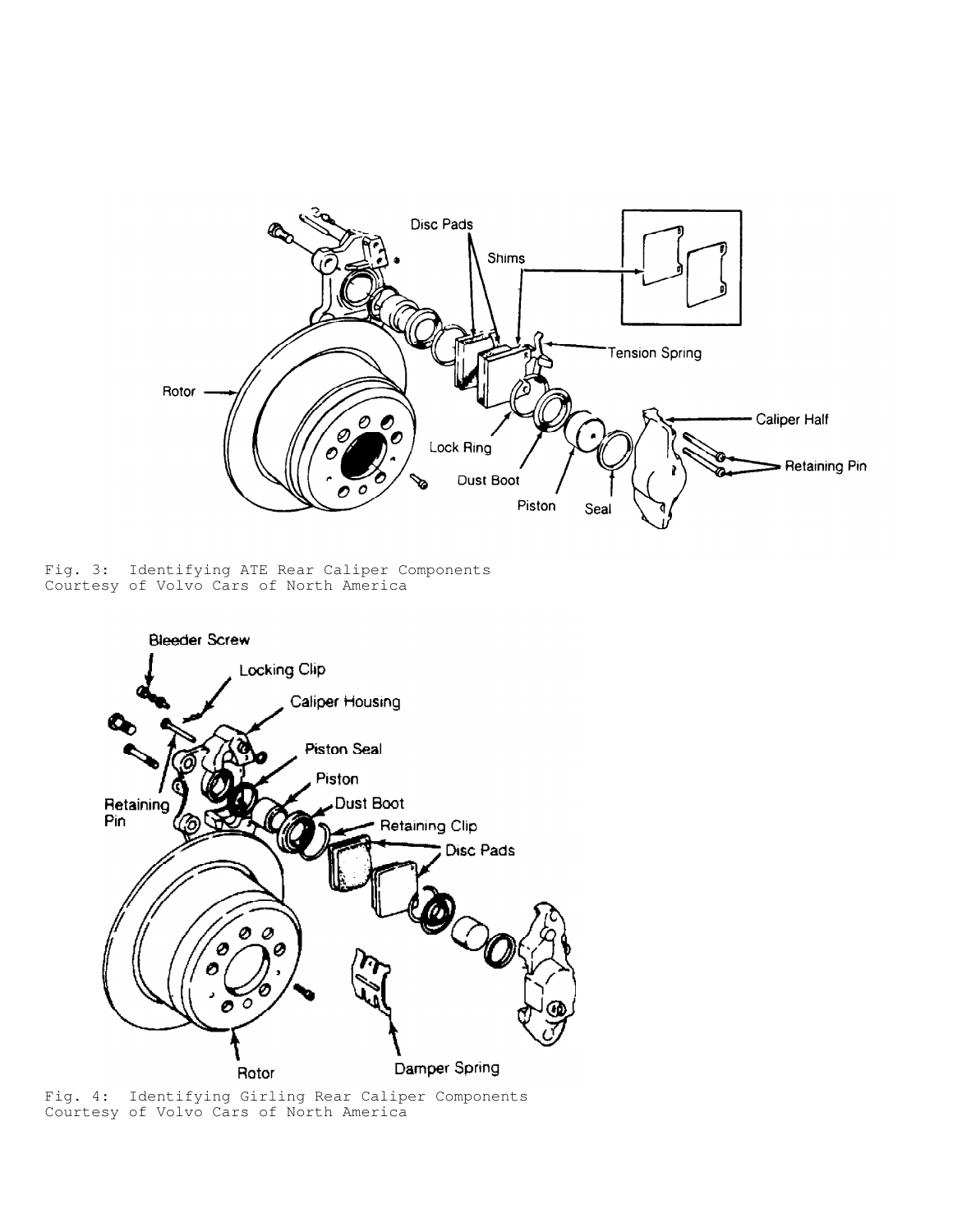

#### Reassembly

 Coat all parts with clean brake fluid. Install new piston seals in cylinder bores. Carefully install pistons into cylinder bores. On ATE rear brake calipers, check piston position. See DISC PADS under REMOVAL & INSTALLATION. See Fig. 1. Install dust boots and retaining clips. Install bleeder screw and disc pads.

## MASTER CYLINDER

### Disassembly

 Remove master cylinder from vehicle. Clamp mounting flange in a vise. Remove reservoir from cylinder. Remove rubber sealing rings. Remove retainer ring from end of cylinder bore. Remove pistons from cylinder bore. See Fig. 6.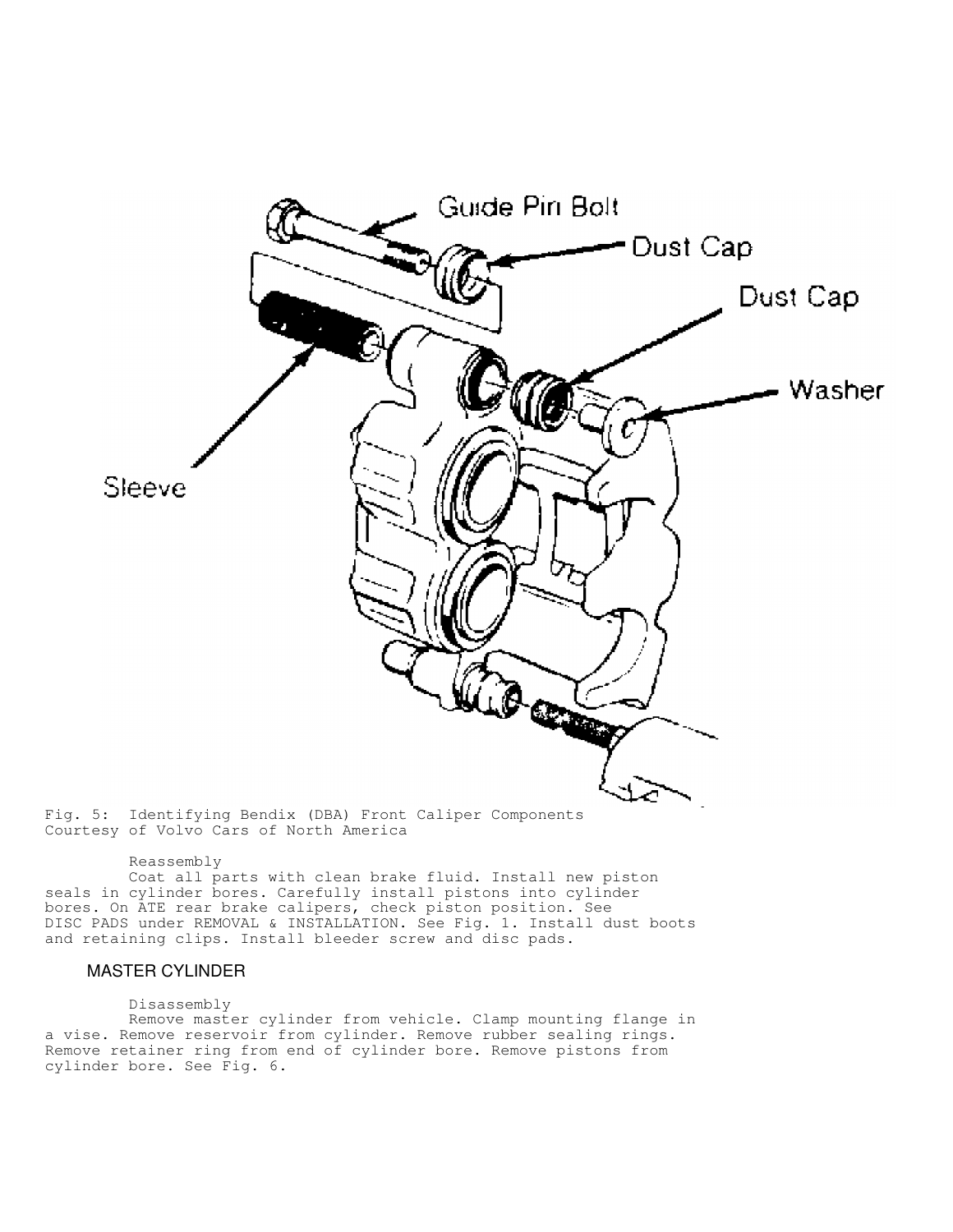

Fig. 6: Identifying Master Cylinder Piston Components Courtesy of Volvo Cars of North America

Cleaning & Inspection

 Wash all parts in clean brake fluid or alcohol. Blow dry with compressed air. Inspect cylinder bore for scratches, rust or corrosion. Replace if defective. Replace both pistons with connector sleeve as an assembly.

Reassembly

 1) Lubricate all parts with clean brake fluid prior to reassembly. Position washer, seal, and back-up ring on secondary piston. Install spring thrust washer on piston. Install piston assembly into cylinder bore. Install washer, seal and back-up ring on primary piston.

 2) Install spring with plate and sleeve on piston. Install piston assembly into cylinder bore. Push piston into cylinder bore. Install retaining ring. Install reservoir sealing rings, and install reservoir.

# **TORQUE SPECIFICATIONS**

TORQUE SPECIFICATIONS TABLE

| Application                                                                                                                                                                                                                                                            | $Ft$ . Lbs. $(N.m)$ |
|------------------------------------------------------------------------------------------------------------------------------------------------------------------------------------------------------------------------------------------------------------------------|---------------------|
| Caliper Guide Pin Bolts  25 (34)<br>Front Caliper Mounting Bolts  74 (100)<br>Master Cylinder Mounting Bolts  22 (30)<br>Rear Caliper Mounting Bolts  43 (58)<br>Wheel Lug Nuts $\ldots \ldots \ldots \ldots \ldots \ldots \ldots \ldots \ldots \ldots \ldots$ 63 (86) |                     |
|                                                                                                                                                                                                                                                                        | INCH $Lbs.$ $(N.m)$ |
| Rotor Retaining Stud  72 (8)                                                                                                                                                                                                                                           |                     |

# **DISC BRAKE SPECIFICATIONS**